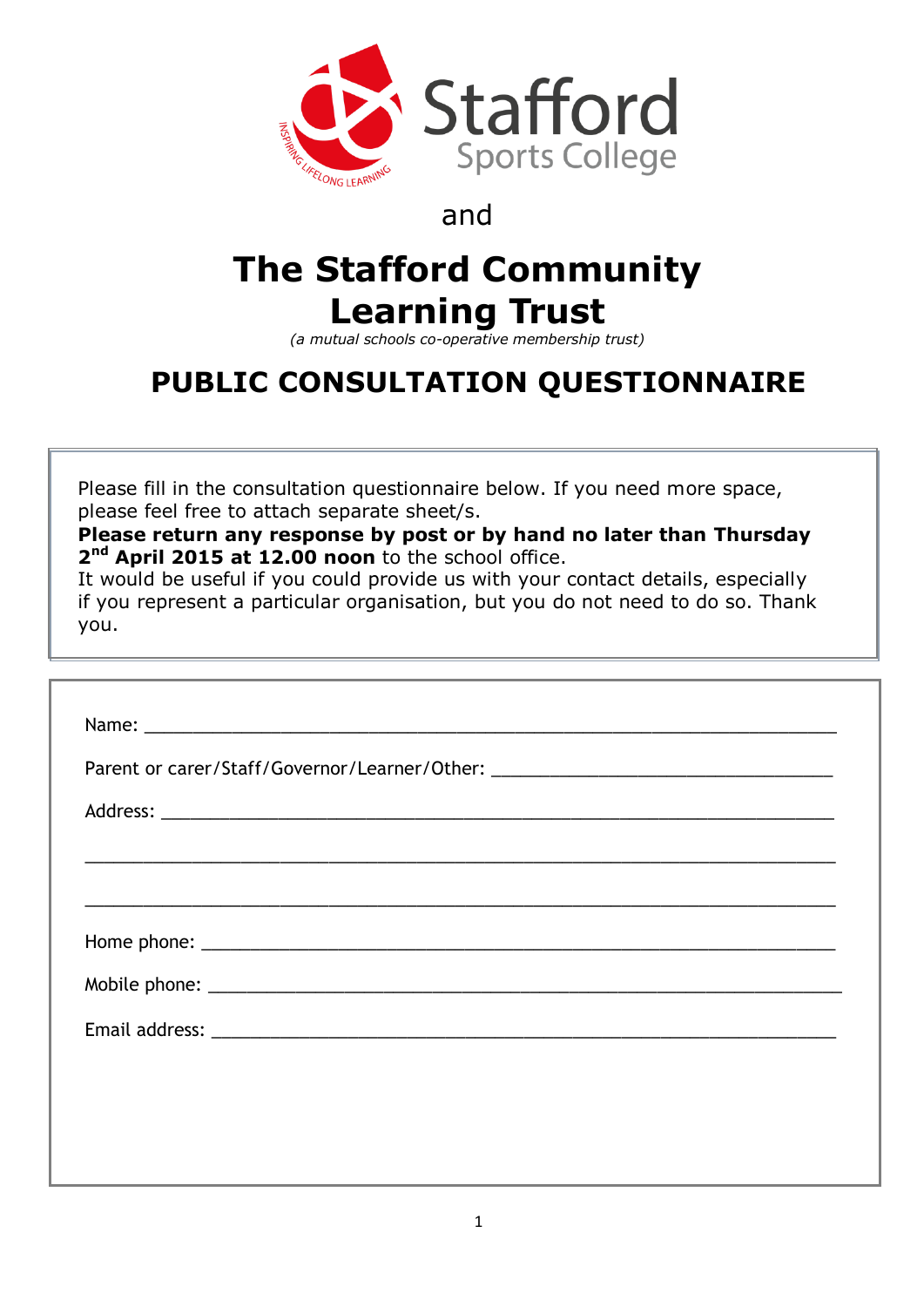#### **QUESTION 1.**

#### **How do you feel about the school changing category to foundation trust and acquiring (joining) a co-operative Partnership Trust?**

I support the proposals



I am not sure and would like more information particularly on...

I do not think the school should change category and acquire a co-operative Trust because…

I support the change of category, but not acquiring a co-operative Trust because…

Please  $\checkmark$  where appropriate

#### **QUESTION 2.**

**How do you feel about the proposed partners in the Trust?**

These are the right partners

I am concerned about the school working with...

Because...

I think the school should also think about working with...

Because…

Please  $\checkmark$  where appropriate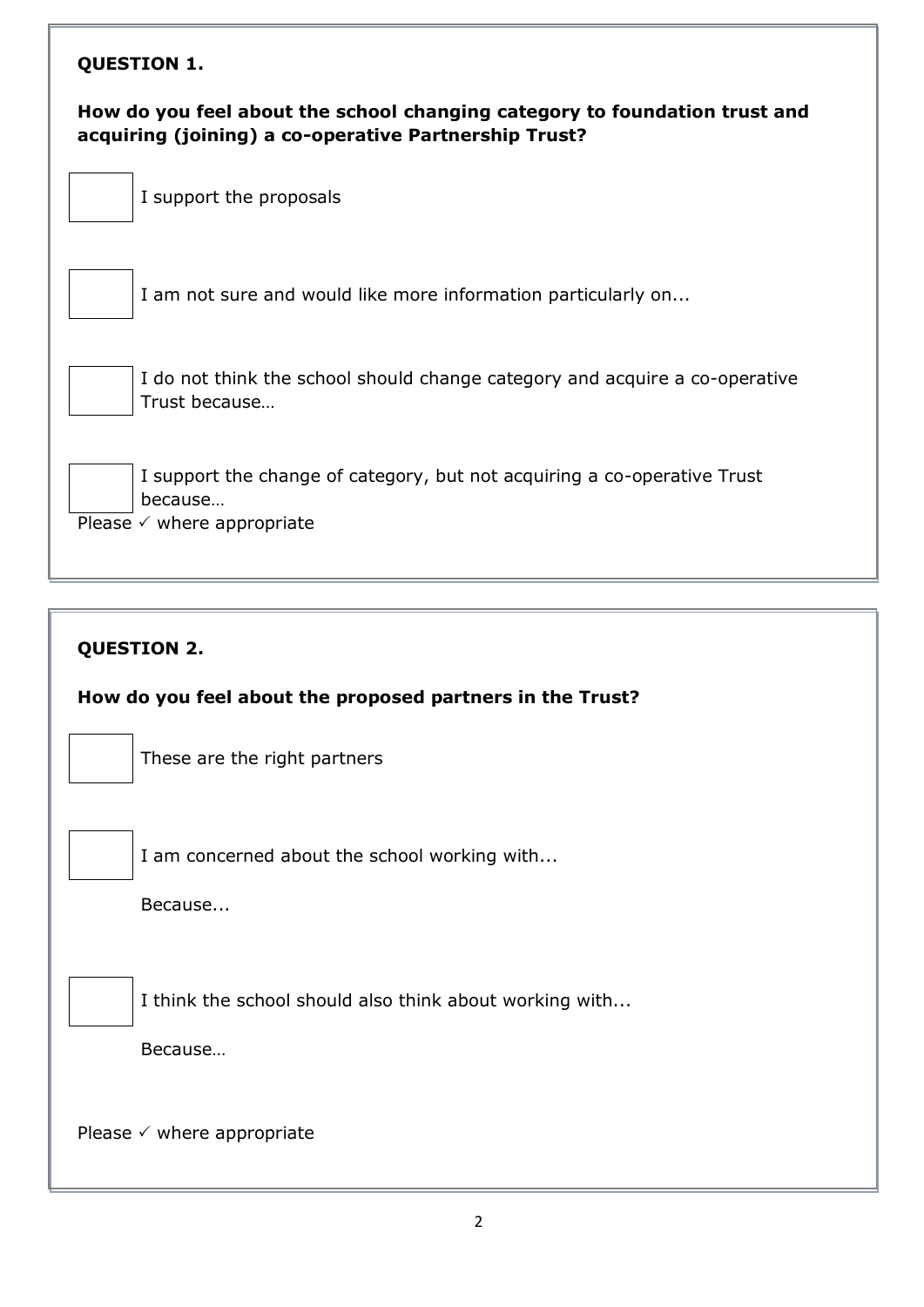#### **QUESTION 3.**

#### **How do you feel about the vision?**

Our vision is to use the strength of the Trust to create a community which seeks to raise the enjoyment, achievement and aspirations for all, and ensures children and their families are supported from early years and through school. The values of the Trust are underpinned by the principles of equality, inclusion and commitment to support the well-being of every child and their families in our schools.

It is the key role of the Trust to raise attainment by: Improving the quality and consistency of teaching;

- Increasing aspirations among learners, parents and all those who work with our children;
- Harnessing resources efficiently in the interests of learning;
- Creating the right conditions for enjoyable effective learning.
- To increase the enjoyment and achievement of all stakeholders by working with a variety of innovative educational partners, from the community and beyond, in order positively to impact on learner outcomes.
- To embrace co-operative values and principles:
	- Self help Equality
	- Self responsibility Solidarity
	- Democracy Ethical values

This is right for the school…

Because…



This is not right for the school…

Because…

Please  $\checkmark$  where appropriate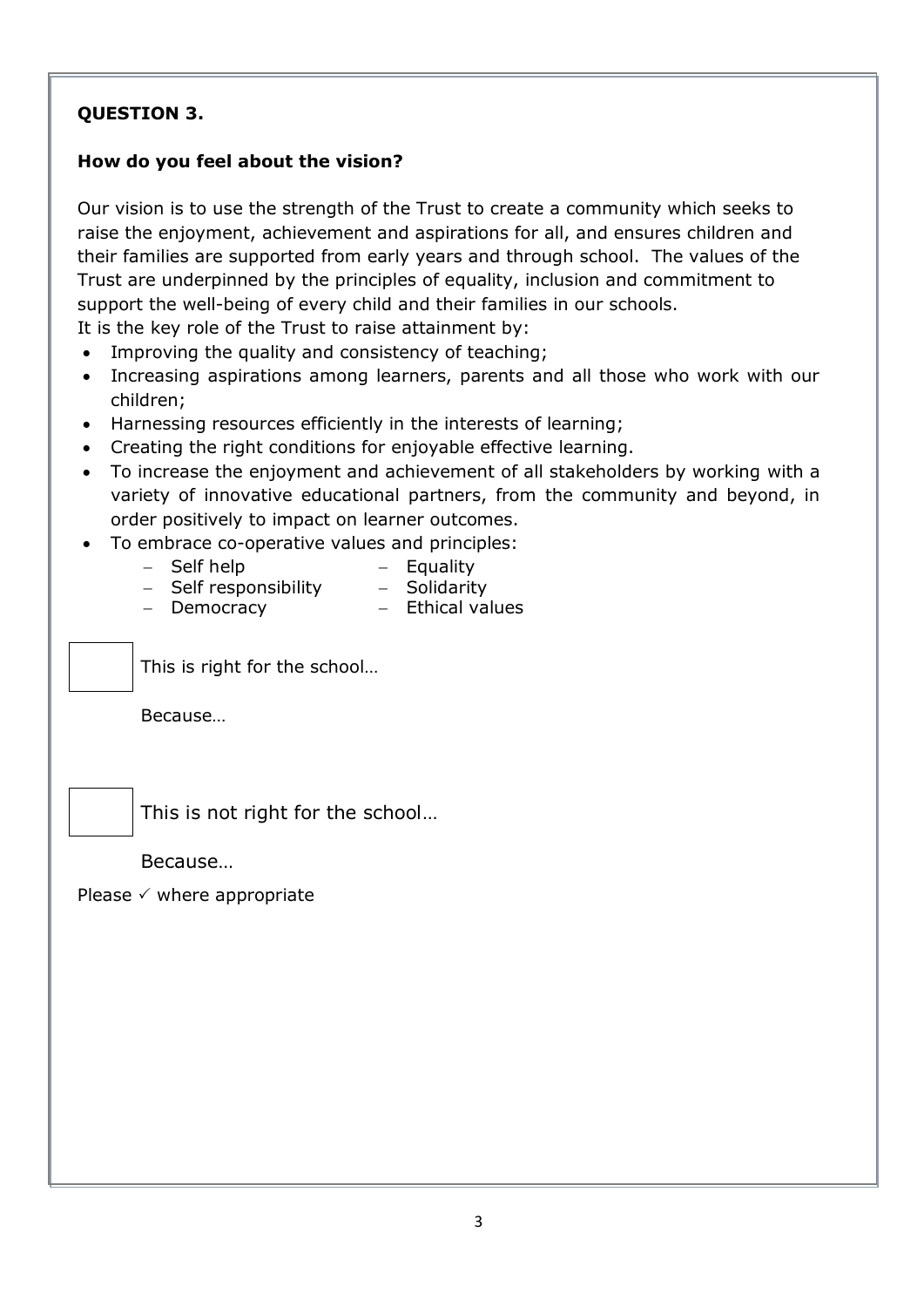| <b>QUESTION 4.</b>                                                                                                                                                                  |                                                                                 |  |  |  |
|-------------------------------------------------------------------------------------------------------------------------------------------------------------------------------------|---------------------------------------------------------------------------------|--|--|--|
| We propose that the Trust would appoint the legal minimum of 2 governors<br>to the school's Governing Body, thereby linking the Trust more closely to our<br><b>Governing Body.</b> |                                                                                 |  |  |  |
|                                                                                                                                                                                     | Yes, this sounds like a good idea                                               |  |  |  |
|                                                                                                                                                                                     | Yes, but I am concerned about                                                   |  |  |  |
|                                                                                                                                                                                     | No, I would prefer the Trust to appoint more Governors because                  |  |  |  |
|                                                                                                                                                                                     | No, I do not like the proposal because<br>Please $\checkmark$ where appropriate |  |  |  |
|                                                                                                                                                                                     |                                                                                 |  |  |  |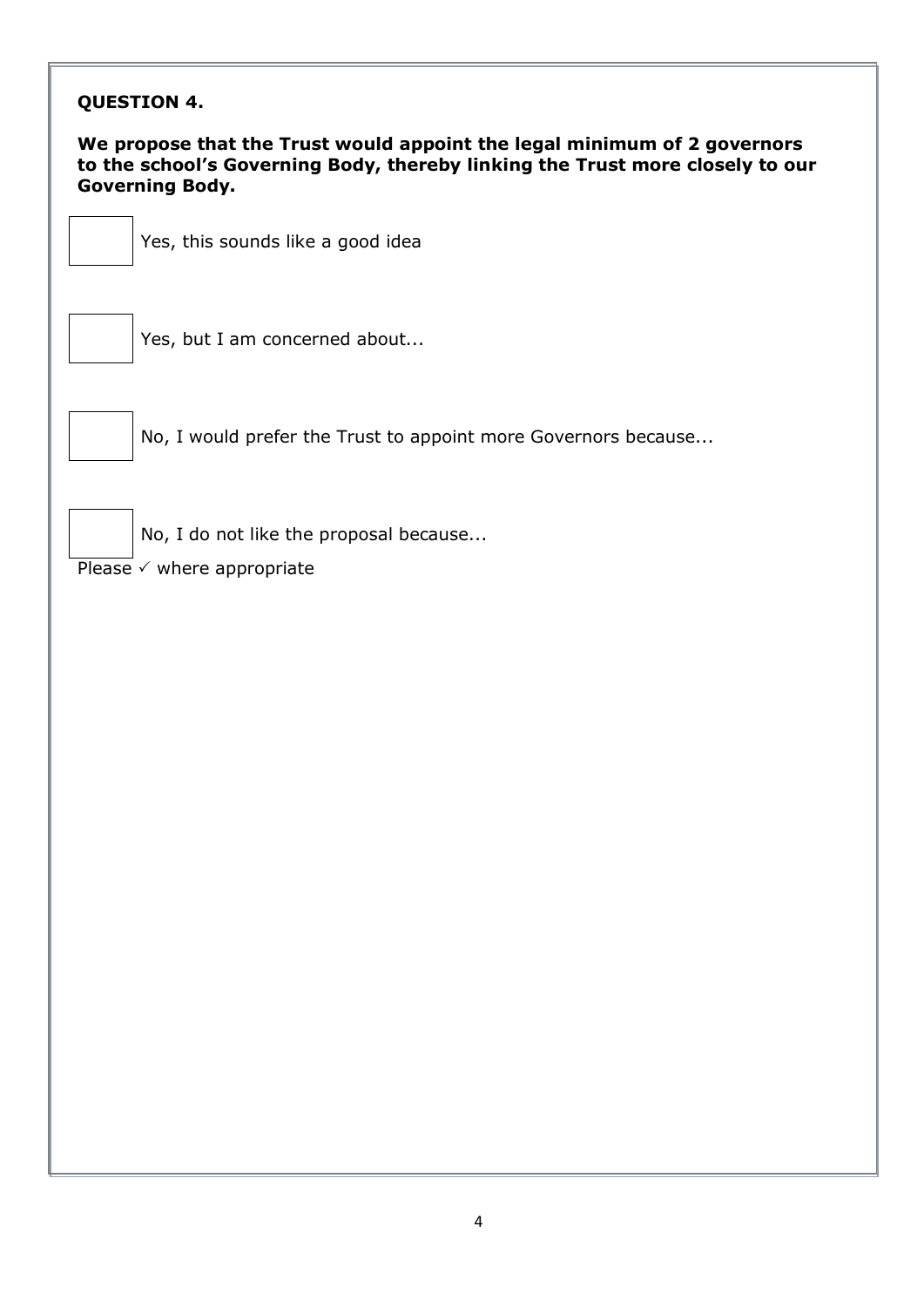#### **QUESTION 5.**

#### **Potential change of school name**

Although in no way connected with this possible change of status, we are using the opportunity of this consultation to seek your views upon the name of the school. If you believe that the school name should remain the same or change or have any suggestions as to what the name might be, please include these here